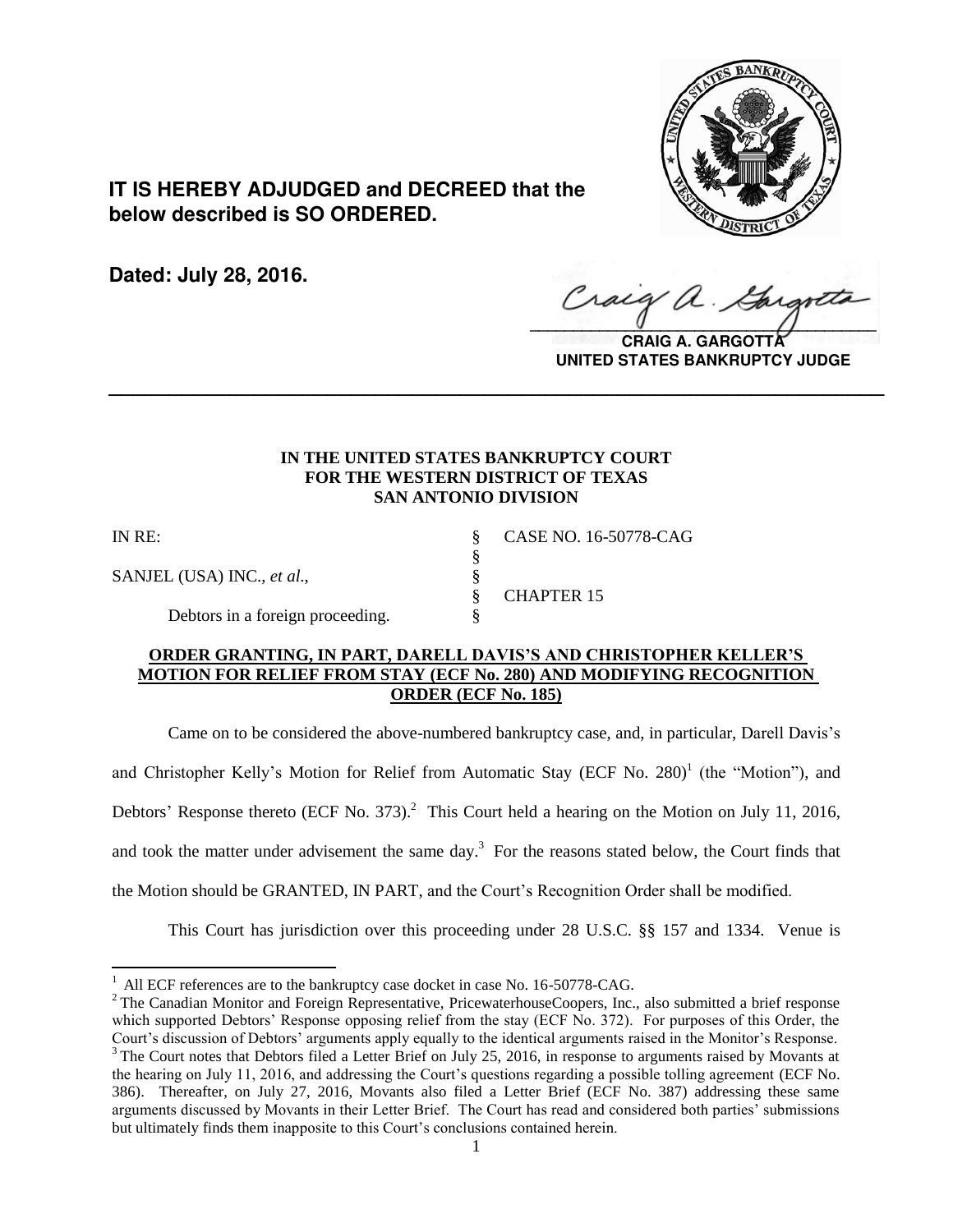proper under 28 U.S.C. §§ 1410 and 1408. This matter is a core proceeding under 28 U.S.C. § 157(b)(2)(P) (recognition of foreign proceedings and other matters under Chapter 15 of title 11), in which this Court may enter a final order. As such, this Court makes the following findings of fact and conclusions of law pursuant to Fed. R. Bankr. P. 7052, made applicable to this proceeding pursuant to Fed. R. Bankr. P. 9014.

### **BACKGROUND AND PARTIES' CONTENTIONS**

Debtors in this case are Sanjel (USA) Inc. and related entities.<sup>4</sup> Movants seeking relief from stay are Darell Davis and Christopher Keller, the named plaintiffs in two collective actions alleging violations of the Fair Labor Standards Act pending in the United States District Court for the District of Colorado.<sup>5</sup>

On April 4, 2016, the Court of Queen's Bench of Alberta ("Canadian Court") granted an order pursuant to the Companies' Creditor Arrangement Act ("CCAA"), which extended relief to Debtors during the bankruptcy proceedings ("Initial Order"). The Initial Order also extended broad stay protection to Debtors' directors and officers stating, "During the Stay Period . . . no Proceeding may be commenced or continued against any of the former, current or future directors or officers of any of the Applicants . . ." (hereinafter the "D&O Stay")(ECF No. 1, Exhibit A ¶ 20). Further, the Initial Order gave specific stay protections to Paul Crilly, Debtors' CRO, stating, "No action or other proceeding shall be commenced against or in respect of the CRO, except with the written consent of the CRO or with leave of this Court on notice to the CRO, the Monitor, and the Applicants." (hereinafter, the "CRO Stay")(ECF No. 1, Exhibit A ¶14).

Following entry of the Initial Order, on April 4, 2016, Debtors filed a Petition for Recognition of Foreign Proceedings ("Petition") with this Court (ECF No. 1). In their Petition, Debtors requested that the proceedings in Canada be recognized as foreign main proceedings and included a copy of the Initial Order. On the same day, the Monitor filed an "Emergency Application" requesting immediate relief

l

<sup>&</sup>lt;sup>4</sup> The other debtors are: Sanjel Corporation, Suretech Group Ltd., Sanjel Energy Services (USA) Inc., Suretech Completions (USA) Inc., Sanjel Capital (USA) Inc., Terracor Group Ltd., Terracor (USA) Inc., Terracor Resources (USA) Inc., Terracor Logistics (USA) Inc., and Sanjel Canada Ltd.

<sup>5</sup> The suits are styled *Darrel Davis, Individually and on Behalf of All Others Similarly Situated, v. Sanjel (USA) Inc.*, Case No. 1:15-cv-01980 (D. Colo.) (filed Sept. 10, 2015), and *Christopher Keller, Individually and on Behalf of All Others Similarly Situated, v. Sanjel (USA) Inc.*, Case No. 1:16-cv-00271 (D. Colo.) (filed Feb. 4, 2016).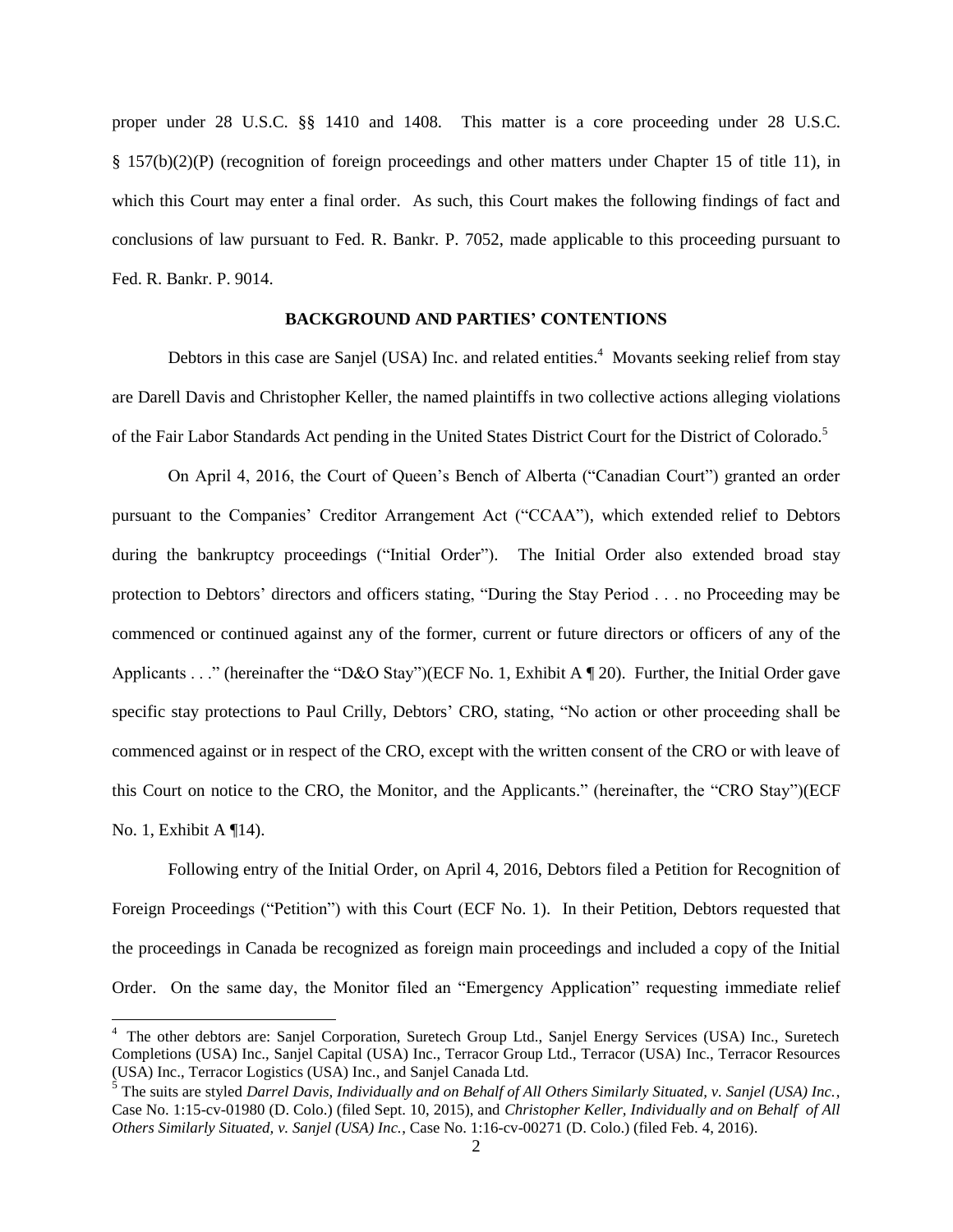under 11 U.S.C.  $\S\S$  105(A), 1519, and 1521<sup>6</sup> and also filed an Expedited Petition for Recognition under §§ 1515 and 1517 (ECF Nos. 6, 9). Initially, on April 6, 2016, this Court granted temporary relief to the Debtors under § 1519 (ECF No. 43). On April 29, 2016, this Court granted recognition of the Canadian proceedings under § 1517 and extended discretionary relief under § 1521 by entry of the Recognition Order (ECF No. 185).

The Recognition Order gave force to the Initial Order in a number of areas, including with respect

to the Initial Order's stay provisions. Specifically, the Recognition Order states:

Except with respect to the provisions of the Initial Order relating to the Interim Financing and Interim Financing Charge, the terms of the Initial Order are given full force and effect in the United States.

(ECF No. 185, ¶ 2).

. . .

The Monitor and the Chapter 15 Debtors are granted all relief afforded under Section 1520 of the Bankruptcy Code except for those powers set forth in Section 1520(a)(3), which shall remain with the Chapter 15 Debtors, including the following: (a). Sections 361, 362 and 365 of the Bankruptcy Code apply with respect to the Chapter 15 Debtors and the property of the Chapter 15 Debtors that is within the territorial jurisdiction of the United States; provided, however, that nothing herein shall limit the right of any party-ininterest to seek relief to modify the stay under 11 U.S.C. § 362 (and the right of any party, including the Monitor and the Chapter 15 Debtors, to contest any such relief), including, without limitation, the right of the Bond Trustee to seek to modify the stay to permit it to file an involuntary petition pursuant to 11 U.S.C. § 303.

(ECF No. 185, ¶ 3).

. . .

The following additional relief is granted pursuant to Section 1521 of the Bankruptcy Code: (a.) The commencement or continuation of any action or proceeding concerning the assets, rights, obligations or liabilities of the Chapter 15 Debtors, including any action or proceeding against PwC in its capacity as Monitor of the Chapter 15 Debtors, to the extent not stayed under Section 1520(a) of the Bankruptcy Code, is hereby stayed.

(ECF No. 185, ¶ 6).

. . .

l

(c.) Subject to further order of the Court, the administration or realization of all or part of the assets of the Chapter 15 Debtors within the territorial jurisdiction of the United States

<sup>6</sup> Unless otherwise indicated, all references are to 11 U.S.C. *et seq.*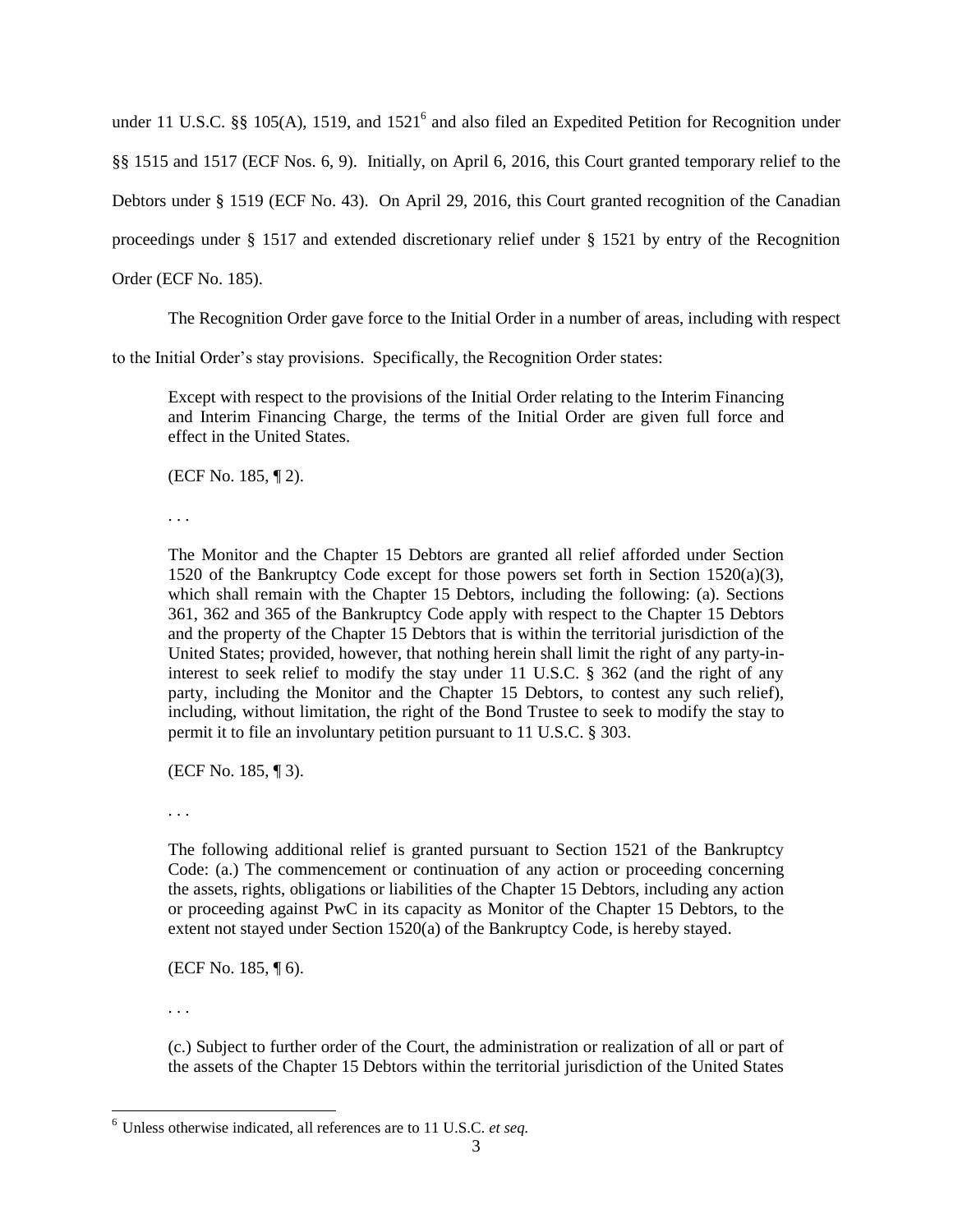is hereby entrusted to the Chapter 15 Debtors. The terms of the Initial Order shall apply to the Chapter 15 Debtors, its creditors, the monitor, and any other parties-in-interest.

(ECF No. 185, ¶ 6).

 $\overline{a}$ 

On May 27, 2016, about one month after this Court granted the Recognition Order, Movants filed their Motion seeking to lift or modify the stay to allow Movants to pursue their Fair Labor Standards Act ("FLSA"), claims pursuant to 29 U.S.C. § 216 against Debtors' directors and officers (ECF No. 280).<sup>7</sup> Movants contend that, although this Court's orders do not specifically bar claims against directors and officers, this Court gave full force and effect to those provisions in the Initial Order which insulate directors and officers. Movants argue that, under the FLSA, employees have a statutory cause of action against corporate officers and directors, and the statute of limitations on former employees' claims continues to run during the pendency of the Chapter 15 case, possibly extinguishing employee claims if the D&O Stay remains in effect in the United States. Movants provided a proposed form of order that asks this Court to lift or modify the automatic stay provisions of  $\S 362$ .

In response, Debtors contend that U.S. courts have "universally upheld" director and officer stays issued by Canadian courts pursuant to the CCAA, that Movants have not established that this Court should modify relief, and that Movants incorrectly requested this Court lift the § 362 stay—which does not apply to directors and officers. Debtors argue that Movants are not prejudiced by imposition of the D&O Stay because Movants have had the opportunity—and will continue to have opportunities—to bring their claims for relief from the D&O and CRO stays in the Initial Order before the Canadian court. Further, Debtors argue Movants' requested relief will result in prejudice to Debtors because continuation of Movants' litigation would occupy their limited personnel with onerous discovery and damage Debtors'

 $<sup>7</sup>$  Movants stated in their pleadings and at a number of hearings that they do not seek to pursue their FLSA claims</sup> against Debtors; rather, Movants only seek to pursue Debtors' directors and officers in the pending Colorado litigation.

<sup>&</sup>lt;sup>8</sup> As discussed below, the Court finds that Movants' Motion lacks clarity regarding the statutory path which this Court must take in order to afford relief from the stay provisions, which are unique to this Chapter 15 case and are beyond the bounds of the stay protection typically afforded to cases filed as Chapter 11 in the United States. As such, the Court will address both the § 362 stay and the imposition of the D&O Stay and CRO Stay via this Court's Recognition Order.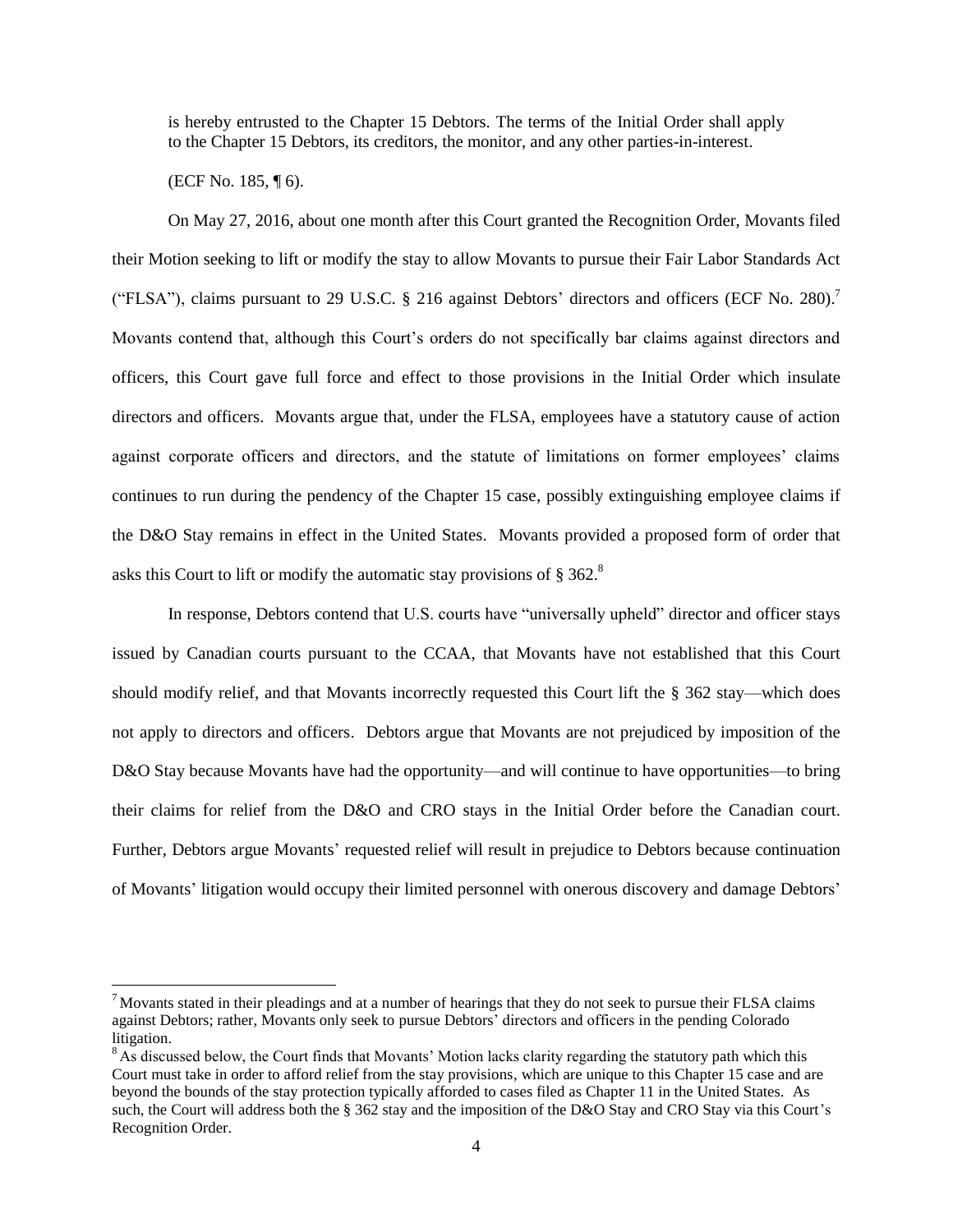ability to efficiently conclude the remaining restructuring tasks in the Chapter 15 case and CCAA proceeding.

#### **ANALYSIS**

As an initial matter, the Court notes that the relief requested in Movants' Motion is simply relief from the stay so that Movants may pursue their FLSA claims against the Debtors' directors and officers in United States District Court. The method by which Movants propose to accomplish the goal of this relief is less than clear. Movants offer arguments related to lifting the § 362 stay but also allude to modification of the Recognition Order in the United States to except Movants from the D&O Stay imposed by the Initial Order in Canada. As a result, this Court must first examine the statutory framework of Chapter 15 and the language of the orders entered by the Court in this Chapter 15 case. Thereafter, the Court must determine whether the Movants' requested relief may be granted based on their Motion and whether the Court may act notwithstanding Movants' Motion. Finally, if the Court determines that it may act to grant relief, the Court must determine whether it should act and to what extent relief from the stay is appropriate. Further, the Court must make these determinations with only a handful of cases constituting non-binding precedent to help guide the Court to its conclusion.

In engaging in the above analysis, the Court first finds that the § 362 automatic stay does not apply to Debtors' directors and officers and is therefore, insufficient to provide Movants with the relief from the D&O Stay which they seek. Second, the Court finds that § 1522(c) authorizes this Court to modify the Recognition Order, notwithstanding any deficiencies in Movants' Motion. Finally, after balancing the hardships and ensuring that interested parties are sufficiently protected, the Court finds that limited modifications to previously granted relief in the Recognition Order is appropriate under  $\S 1522(a)$ .

### **I. Lifting the § 362 Stay is Insufficient to Allow Movants to Proceed in U.S. District Court Against Debtors' Directors and Officers.**

In their Motion, Movants offer arguments requesting relief from the § 362 stay in order to pursue their claims against Debtors' directors and officers. The Court finds, however, that providing relief from the § 362 automatic stay is insufficient to accomplish Movants' goal of opening a path to recover against Debtors' directors and officers. Further, lifting the § 362 stay has no bearing on the D&O Stay from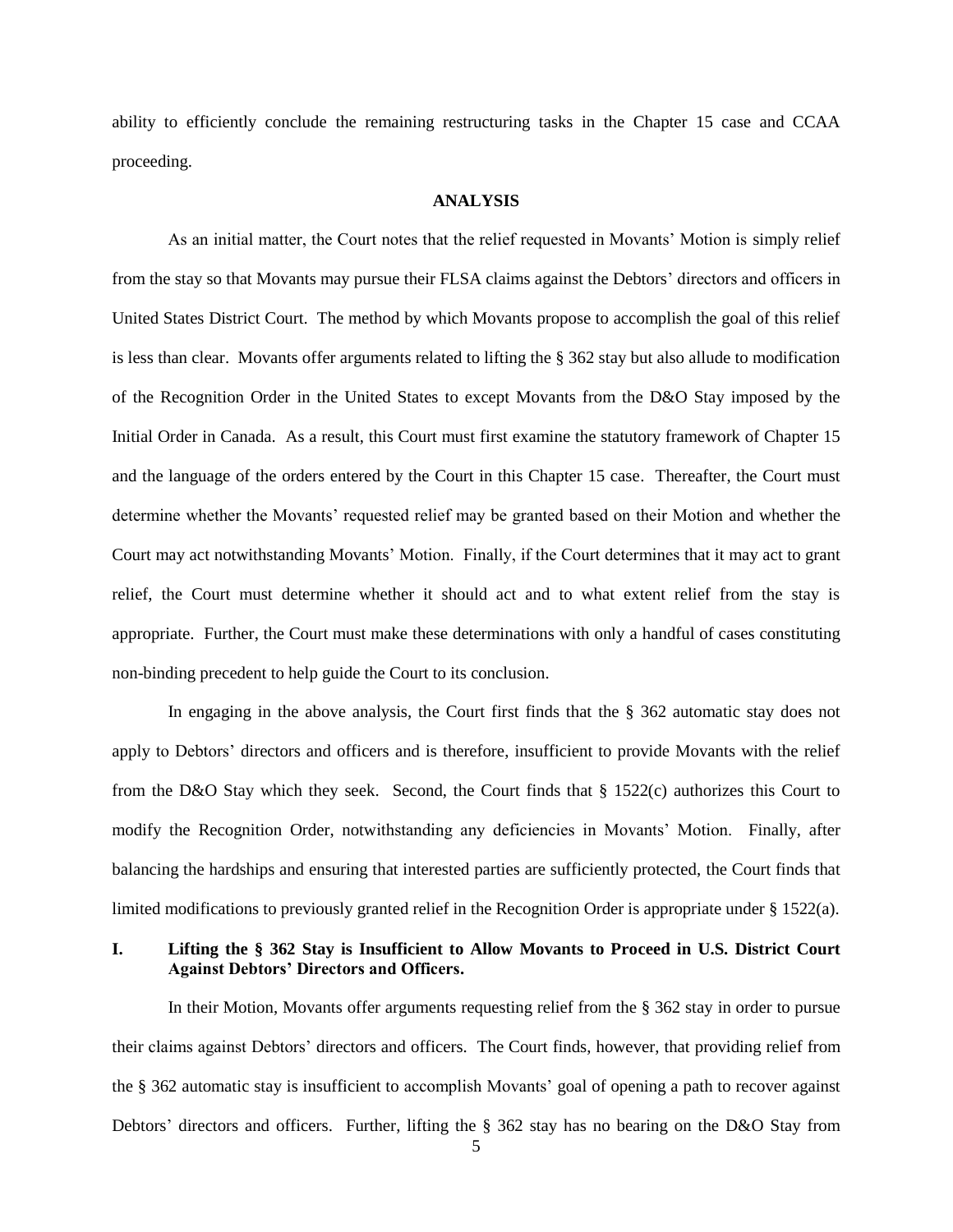which Movants seek relief and therefore, any modification of the § 362 stay is wholly unnecessary to Movants' requested relief.

Upon entry of an order granting recognition of a foreign main proceeding pursuant § 1517, certain automatic effects of recognition are triggered pursuant to § 1520. Among these automatic effects of recognition, § 1520(a) states that "sections 361 and 362 apply with respect *to the debtor and property of the debtor* that is within the territorial jurisdiction of the United States." (emphasis added). By the plain language of the statute, § 1520 applies the § 362 automatic stay provisions to Debtors and Debtors' property but does not provide explicit stay protection to Debtors' directors and officers. Additionally, unlike the Initial Order entered in the CCAA proceeding, § 362 makes no reference to extension of the automatic stay to officers, directors, or similarly situated parties. Further, this Court's Recognition Order tracked the language of § 1520 and applied the automatic stay provisions of § 362 only to Debtors and Debtors' property within the United States. Therefore, providing relief from the § 362 automatic stay provisions afforded to the Debtor by  $\S$  1520(a) would not accomplish Movants' goal to pursue claims against Debtors' directors and officers—modifying the § 362 automatic stay only affects the Debtors, not their directors and officers.

# **II. This Court is Authorized to Act to Modify the Recognition Order's Implementation of the D&O Stay.**

As this Court previously noted, Movants' Motion is less than clear regarding the method by which it requests this Court to accomplish the goal of lifting the D&O Stay. As a result of the Court's elimination of the possibility of accomplishing such goal by means of granting relief from the automatic stay provisions of § 362 and § 1520(a), the Court must examine whether the remainder of the Movants' Motion provides sufficient notice to Debtors of Movants' request for this Court to modify the Recognition Order; and if so, whether this Court may act to modify the Recognition Order despite Movants' failure to specifically request such relief pursuant to § 1522 of the Bankruptcy Code in their Motion.

"The court may, at the request of the foreign representative or an entity affected by relief granted under section 1519 or 1521, or at its own motion, modify or terminate such relief." 11 U.S.C. § 1522(c).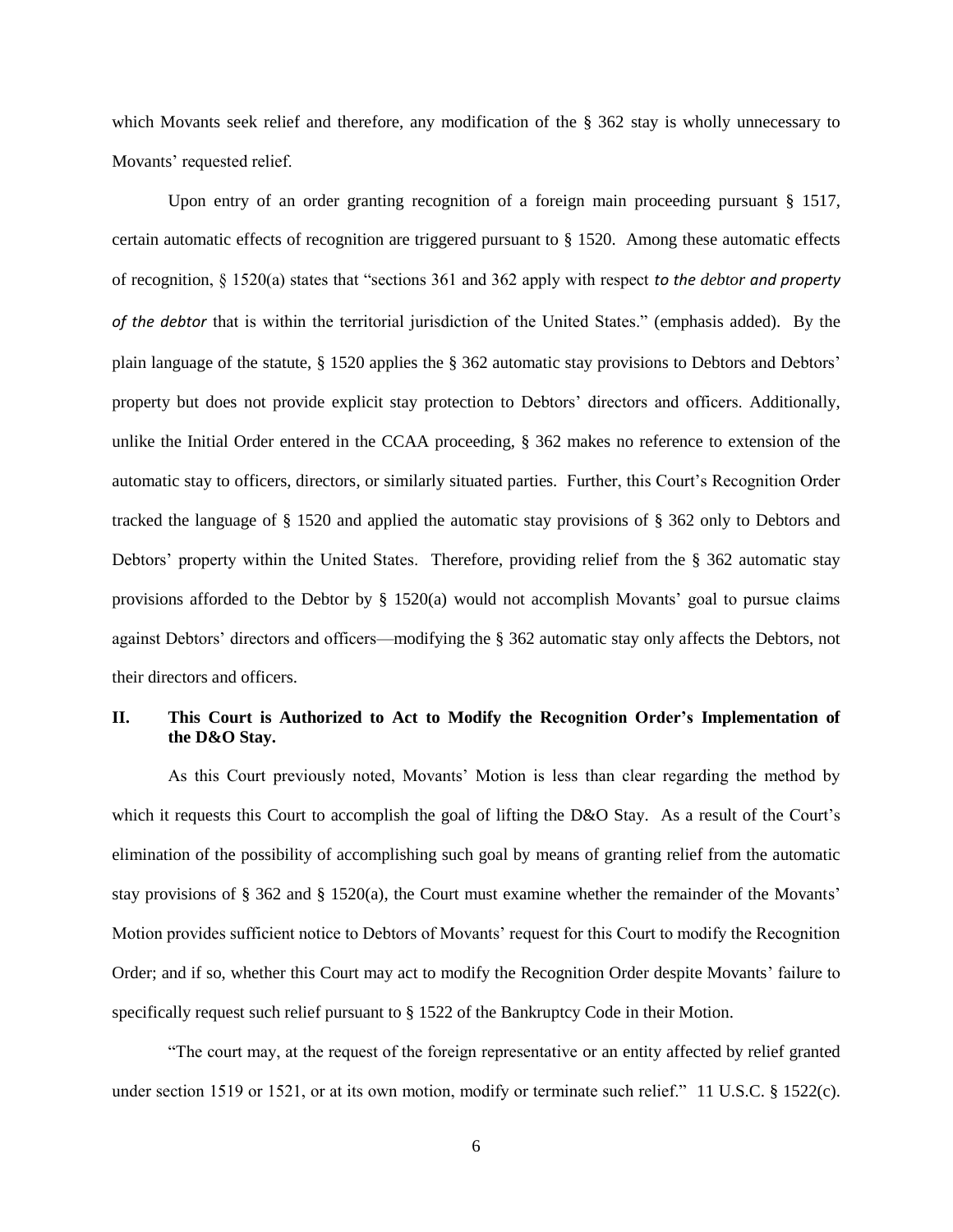The plain language of the statute affords courts flexibility in granting or modifying relief by allowing courts to modify relief either on its own motion or upon request. *See In re Tri-Continental Exch. Ltd.*, 349 B.R. 627, 637 (Bankr. E.D. Cal. 2006) ("If it later appears that conditions should be either imposed or relaxed, § 1522(c) authorizes a court, on its own motion or upon request, to modify or terminate any discretionary relief it has granted."); *In re Nortel Networks Corp.*, 2013 WL 6053845, at \*4 (D. Del. Nov. 15, 2013) (emphasizing statute's use of "may" when discussing trial court's discretion to modify or terminate relief); *see also In re Loy*, 448 B.R. 420, 437–38 (Bankr. E.D. Va. 2011) (determining that court had discretion to revisit a recognition order entered under § 1517 even if pro-se debtor's pleading structure to obtain relief was "vague, conclusory, and disjointed").

Given the statute's flexibility in modifying relief pursuant to  $\S$  1522(c), this Court has the discretion to modify its Recognition Order notwithstanding the lack of specificity in Movants' Motion. The Court, however, is always aware of the need to protect a respondent's opportunity to rebut the proposed modification to relief previously granted. As such, the Court closely examined Movants' Motion and Debtors' Response, in addition to the parties' arguments at the hearing, to determine whether fair notice of the proposed modification to the Recognition Order was given to Debtors so that they may raise any legal or factual arguments against such modification to the Court.

Movants' Motion is clear about their goal of pursuing their FLSA claims against Debtors' directors and officers. Movants are also clear that this Court need not lift any stay as to Debtors in order to accomplish this goal. Although Movants incorrectly focus on § 362 and provide little guidance as to the method by which this Court may modify the D&O Stay, Movants state their requests with sufficient clarity that this Court understood Movants' desired outcome. Further, Movants' Motion provided sufficient notice to Debtors of Movants' ultimate goal, so that Debtors could—and, in fact, did—raise arguments against modifying the Recognition Order pursuant to  $\S$  1522(c). Therefore, the Court finds that § 1522(c) permits this Court to modify its previously granted relief notwithstanding any lack of specificity in Movants' Motion. Further, the Court finds that Debtors were afforded sufficient notice to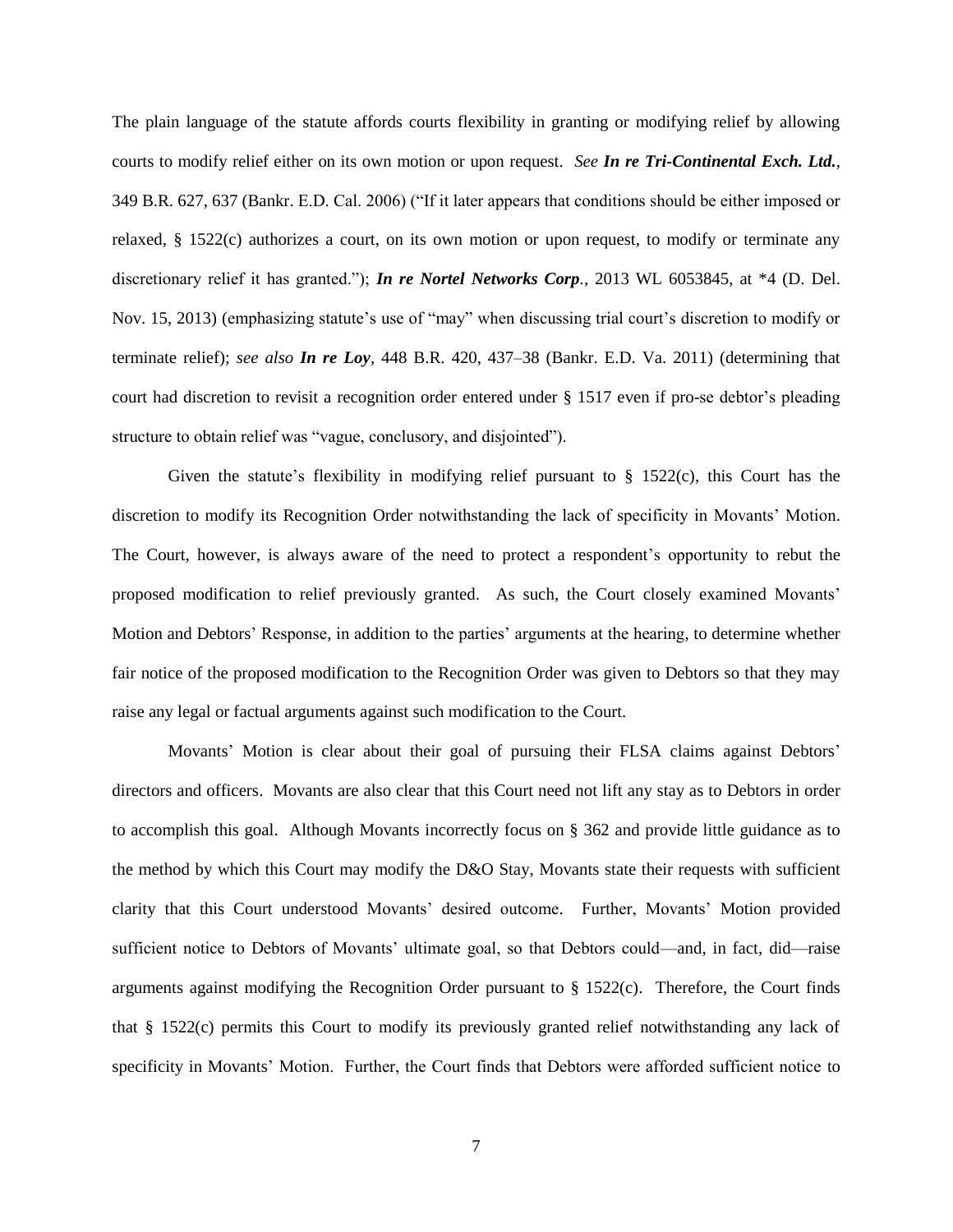raise arguments against such modification and finds that Debtors, in fact, did raise those arguments to the Court in both their Response and at the hearing.

#### **III. Limited Modification of the Recognition Order is Appropriate.**

# **A. Statutory Framework for Modification**

"The court may grant relief under section 1519 or 1521, or may modify or terminate relief under subsection (c), only if the interests of the creditors and other interested entities, including the debtor, are sufficiently protected." § 1522(a). Relief granted under §§ 1519 or 1521 may be modified or terminated at the request of the foreign representative, an interested entity affected by such relief, or on a court's own motion. § 1522(c). Further, the legislative history behind § 1522 makes clear that Congress intended to give bankruptcy courts "broad latitude to mold relief to meet specific circumstances . . . ." H.R. REP. NO. 109–31, at 116. "Chapter 15, like the Model Law, anticipates the provision of particularized protection, as stated in § 1522(a)." *Jaffe v. Samsung Elecs. Co. (In re Qimonda)*, 737 F.3d 14, 29 (4th Cir. 2013). In addition, courts may give effect to certain orders of a foreign court and not give effect to other orders. *See In re Cozumel Caribe*, 482 B.R. 330, 337–38 (Bankr. S.D.N.Y. 2014) ("Granting comity to orders of a foreign court is not an all or nothing exercise—some orders or judgments in the same case or proceeding may merit comity while others may not.")

#### **B. Balancing Test Under § 1522(a)**

In judging whether relief should be modified pursuant to  $\S$  1522(a), courts have engaged in a balancing of the relative hardships to the parties when considering whether the interests of interested parties are sufficiently protected. *See Jaffe*, 737 F.3d at 27-28 ("The analysis required by § 1522(a) is therefore logically best done by balancing the respective interests based on the relative harms and benefits in light of the circumstances presented, thus inherently calling for application of a balancing test."); *Nortel*, 2013 WL 6053845, at \*4 (finding no error in the bankruptcy court's balancing of the hardships). In balancing the hardships under § 1522, a court may refuse to recognize specific orders in a foreign proceeding when those orders unjustifiably harm an interested party. *In re Qimonda AG*, 462 B.R. 165, 182–83 (Bankr. E.D.Va. 2011) (aff'd by *Jaffe v. Samsung Elecs. Co.*, 737 F.3d 14, 29 (4th Cir. 2013)).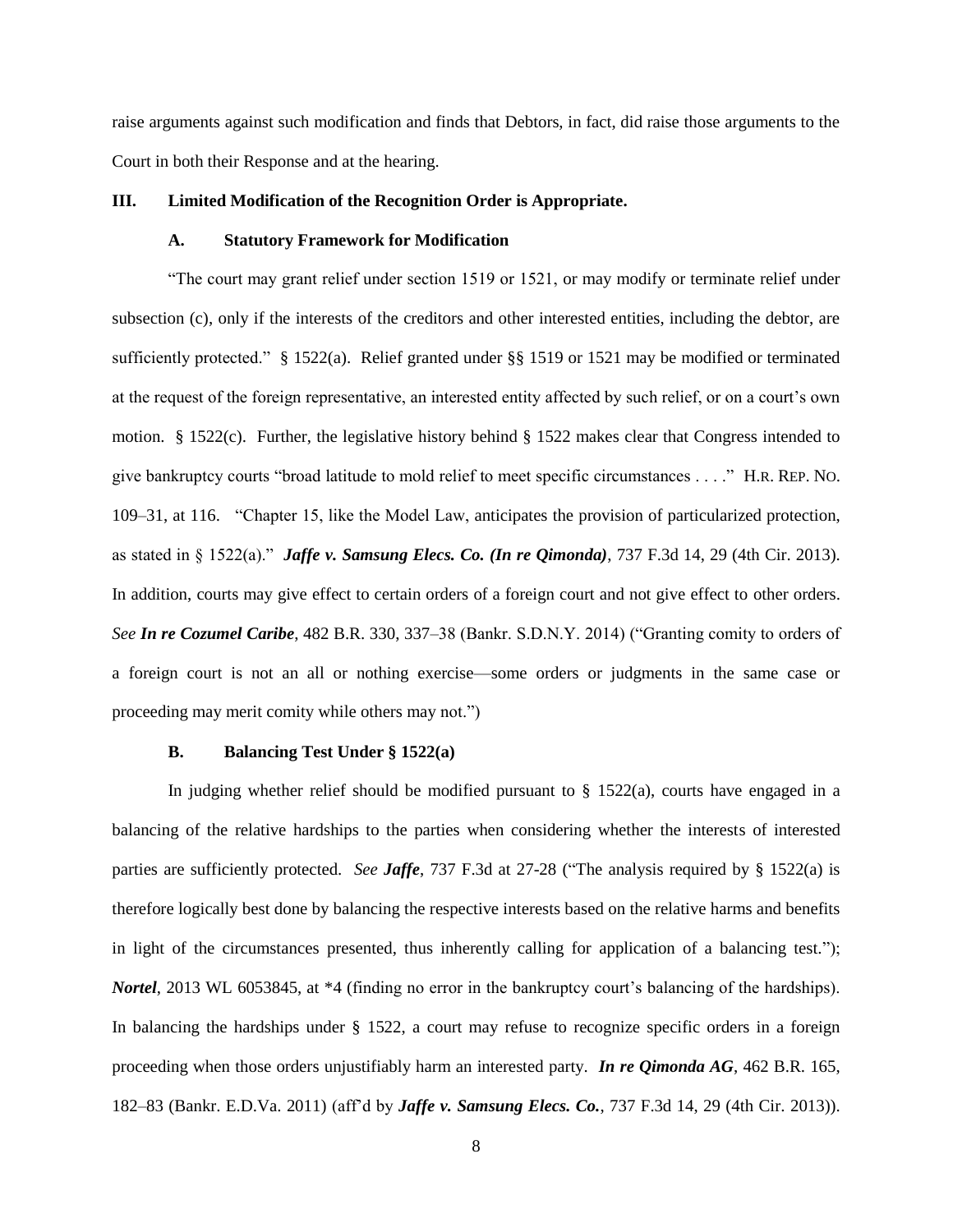In *Oimonda*, the Virginia bankruptcy court entered an order which recognized German insolvency proceedings but also granted protection to other interested parties by applying  $\S$  365(n), a provision that conflicts with a portion of the German Insolvency code.<sup>9</sup> Id. at 173–74. Pursuant to a provision in the German Insolvency Code that allows rejection of "cross-license patents" with licensees, the debtor sent letters of non-performance to licensees, including licensees in U.S. patents. Several of the licensees objected, arguing that § 365(n) protected their licenses to the debtor's U.S. patents. *Id.* at 182–83. The bankruptcy court balanced potential losses in value to the debtor's patent portfolio—\$47 million according to the debtor—against the high risk to substantial investments made in reliance on the U.S. license agreements. *Id.* The bankruptcy court determined that, even absent a public policy determination under § 1506, the debtor's U.S. patents should be subject to § 365(n), not German insolvency law. *Id.* The bankruptcy court also made clear that its ruling did not affect the foreign administrator's right to terminate licenses to non-U.S. patents. *Id.* at 185–86. On appeal, the Fourth Circuit Court of Appeals affirmed the bankruptcy court, holding that it properly applied  $\S$  1522(a) by weighing the interests of the debtor against the interests of adversely affected parties.<sup>10</sup> *Jaffe*, 737 F.3d at 29.

By contrast, when plaintiffs are not severely prejudiced by recognition of the foreign court's order and granting relief would prejudice the debtors, a bankruptcy court has discretion to refuse modification of previously granted relief. *Nortel*, 2013 WL 6053845, at \*3–4. In *Nortel*, the district court upheld the bankruptcy court's denial of plaintiffs' motion to modify a recognition order, which would have allowed plaintiffs to pursue securities litigation against the debtors' officers and directors. *Id.*  at \*4. Pursuant to § 1521, the bankruptcy court had previously given full force and effect to a Canadian order that stayed any proceedings against current or former officers of the debtors. *Id.* at \*1. In refusing to modify the effects of its recognition order, the district court held that the bankruptcy court "properly

l

 $9$  Section 365(n) is not part of the automatic relief granted upon recognition, but instead, its application by the bankruptcy court post-recognition is "entirely discretionary." *In re Qimonda*, 462 B.R. at 184.

 $10$  The bankruptcy court also ruled on § 1506 grounds and determined that application of the German Court's order was manifestly contrary to U.S. public policy even though the German proceedings were procedurally fair and only statutory rights, not Constitutional rights, were at issue. *In re Qimonda*, 462 B.R. at 185–86. On appeal, the Fourth Circuit affirmed solely on § 1522 and therefore, did not reach the issue of whether § 1506 is implicated. *Jaffe*, 737 F.3d at 32.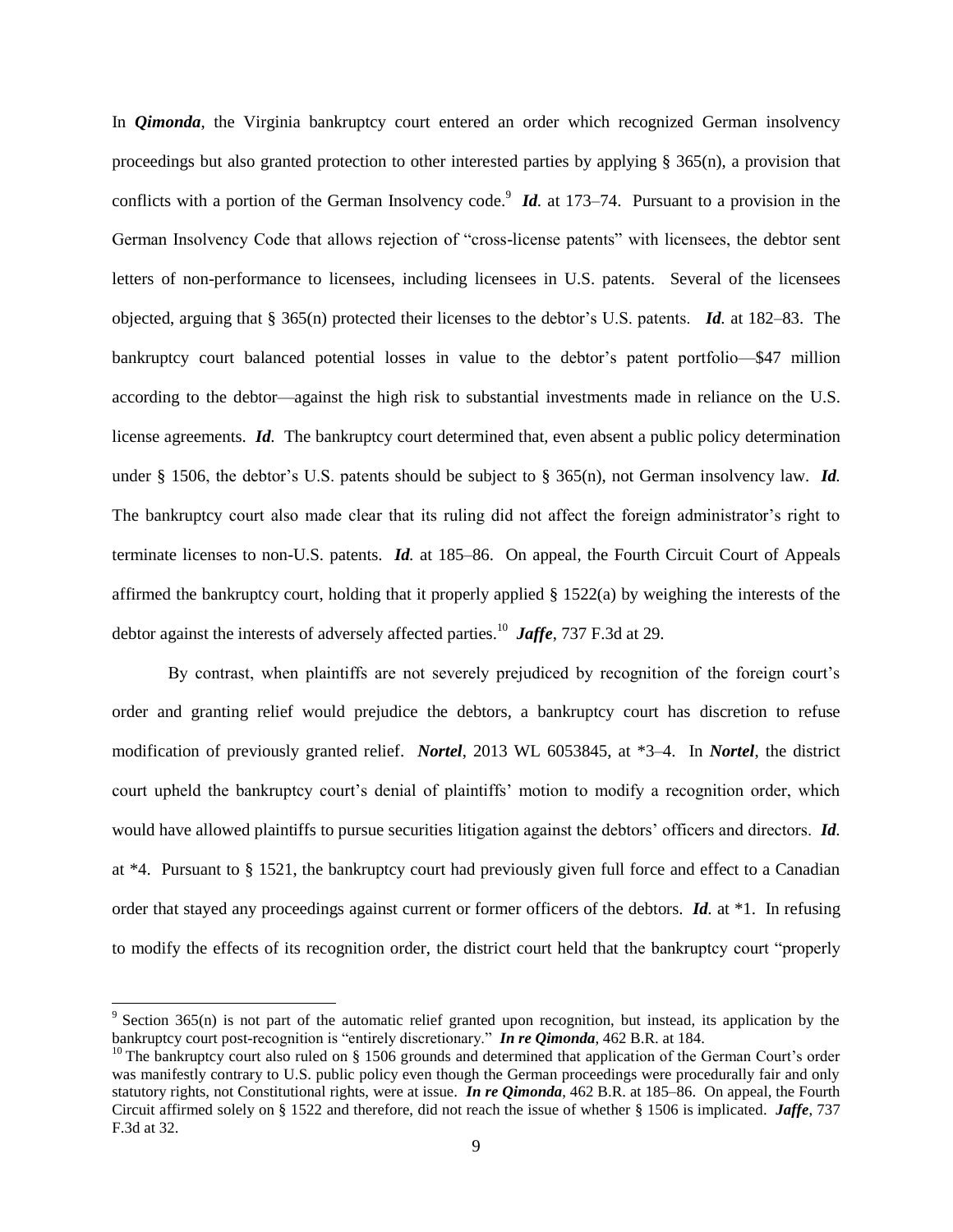relied heavily on principles of comity, concluding correctly that the request for relief sought by Appellants could have and should have been brought before the Canadian court . . . ." *Id.* at \*3 (citations omitted). The court also determined that opening up officers—even former officers—to securities litigation would unfairly strain the debtors' limited resources. *Id.* at \*3. The district court noted that the bankruptcy judge "examined the circumstances, drawn from the parties' presentations as well as his own familiarity with the cases, and concluded that the relief sought was not warranted, given a balance of the hardships which clearly rests in favor of the debtors." *Id.* at \*4 (internal citations and ellipses omitted).

Similar to both *Qimonda* and *Nortel*, this Court extended relief beyond what applies automatically upon recognition, and this Court did so pursuant to § 1521. Therefore, the Court, pursuant to § 1522(a), will balance the hardships between Debtors and Movants in order to determine whether modifying relief will sufficiently protect all interested entities.

### **C. Application**

To balance the hardships effectively, it is necessary to understand Movants' argument regarding the running statute of limitations on FLSA claims for potential class members. Under the FLSA, employees have a statutory right to bring claims against directors and officers for unpaid minimum wages or unpaid overtime, and pursuing claims is further encouraged by awarding attorney's fees to successful litigants. *See* 29 U.S.C. § 216(b) (The court "shall, in addition to any judgment awarded to the plaintiff or plaintiffs, allow a reasonable attorney's fee to be paid by the defendant, and costs of the action."). In collective actions under the FLSA, an opt-in plaintiff's action is not commenced until the plaintiff's "written consent is filed in the court in which the [collective] action was commenced." 29 U.S.C. § 256(b). Further, looking at the plain language of § 108(c) of the Bankruptcy Code, any automatic tolling as a result of these bankruptcy proceedings applies only with respect to actions against debtors, not a debtor's directors and officers. Any tolling of claims against a debtor's officers and directors would come either from a tolling agreement between the parties or at the decision of district court where these claims are being brought. According to Movants, potential class members who have not filed written consents are particularly vulnerable to the FLSA's running statute of limitations. Absent a modification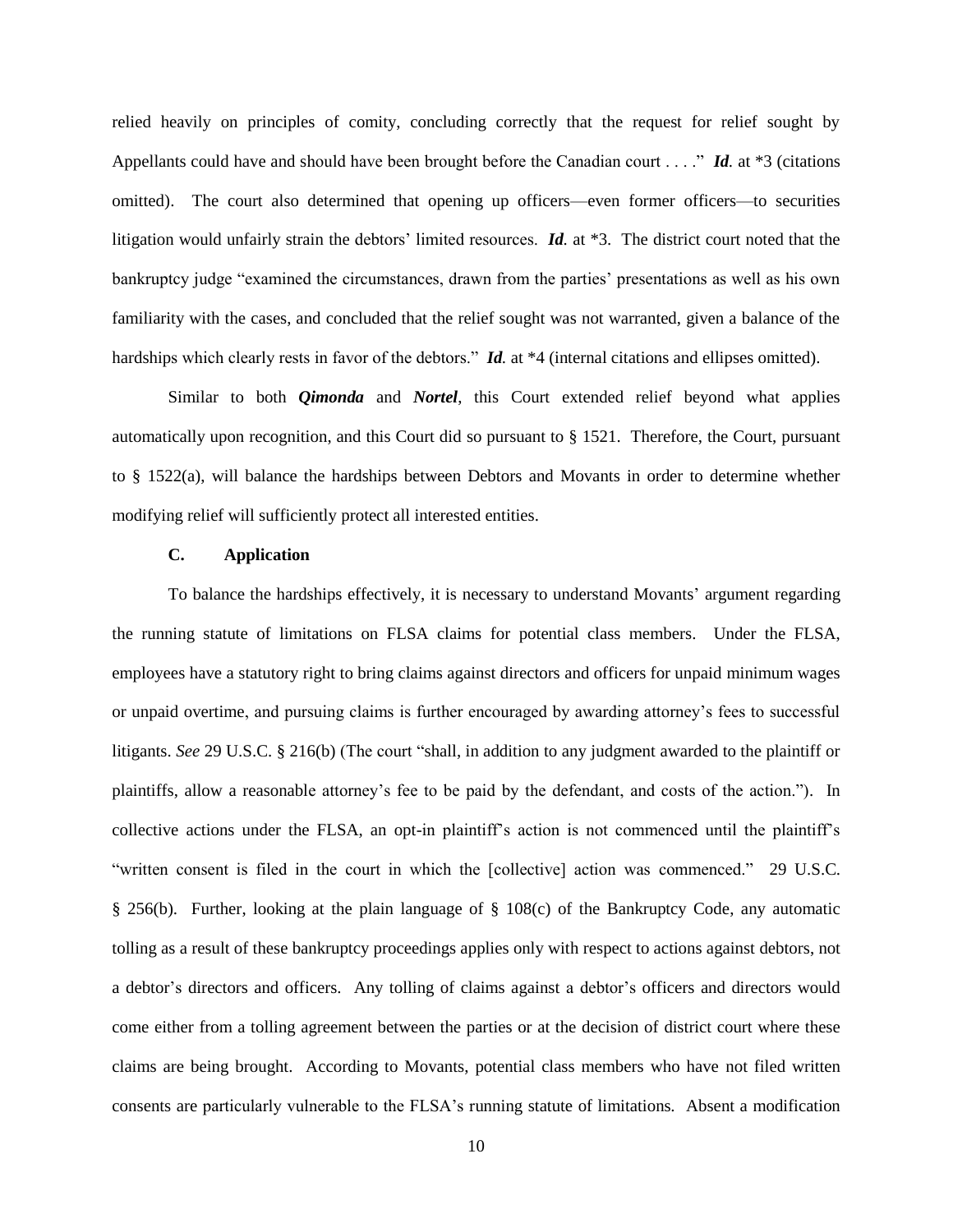of the stay, Movants are barred from bringing their tolling arguments before the district court until such time as the D&O Stay and CRO Stay expires under the CCAA, which may well be too late in the case that the district court finds that tolling does not apply. Further, Debtors indicated to this Court at the hearing that they were not prepared to enter into a tolling agreement at that time with the Debtors.<sup>11</sup> Therefore, modifying the D&O Stay would appear to be the only way to ensure protection of Movants' interests so that consents may be filed within the applicable statute of limitations period. Without such modification, Movants risk losing their FLSA claims in their entirety during the pendency of Debtors' CCAA proceeding.

Looking at counterbalancing concerns, Debtors in this case put forth legitimate arguments regarding the additional burden Movants' litigation would place on their limited staff's ability to efficiently conclude restructuring tasks. The Court finds that this burden, however, does not outweigh the prejudice to Movants. Further, Debtors argue that Movants are not prejudiced because Movants have an appropriate avenue to seek relief from the D&O Stay in the form of the Canadian Court. To support this argument, Debtors rely on the district court's affirmance of the bankruptcy court in *Nortel*.

To the extent that *Nortel* determined litigants could have and should have requested relief from stay exclusively from the Canadian Court for claims which originated wholly under a United States statutory right, the Court disagrees. In fact, the *Nortel* court provided no reasoning as to why it believed the Canadian Court to be the proper venue for seeking such relief. In this case, it would be unreasonable and exceedingly burdensome to require Movants to go to Canada and request that the Canadian Court lift the D&O Stay to allow Movants to pursue claims in Colorado based wholly on a statutory right created by United States law to protect employees within the United States. Further, *Nortel* did not discuss the possibility that the litigants in that case risked losing their claims based on a statute of limitations. Thus, there was little mention of potential prejudice to the litigants.

l

<sup>&</sup>lt;sup>11</sup> Debtors' counsel addressed this statement in their Letter Brief filed July 25, 2016 (ECF No. 386), informing the Court that counsel does not represent the directors and officers and therefore, lacks the authority to enter into a tolling agreement on their behalf.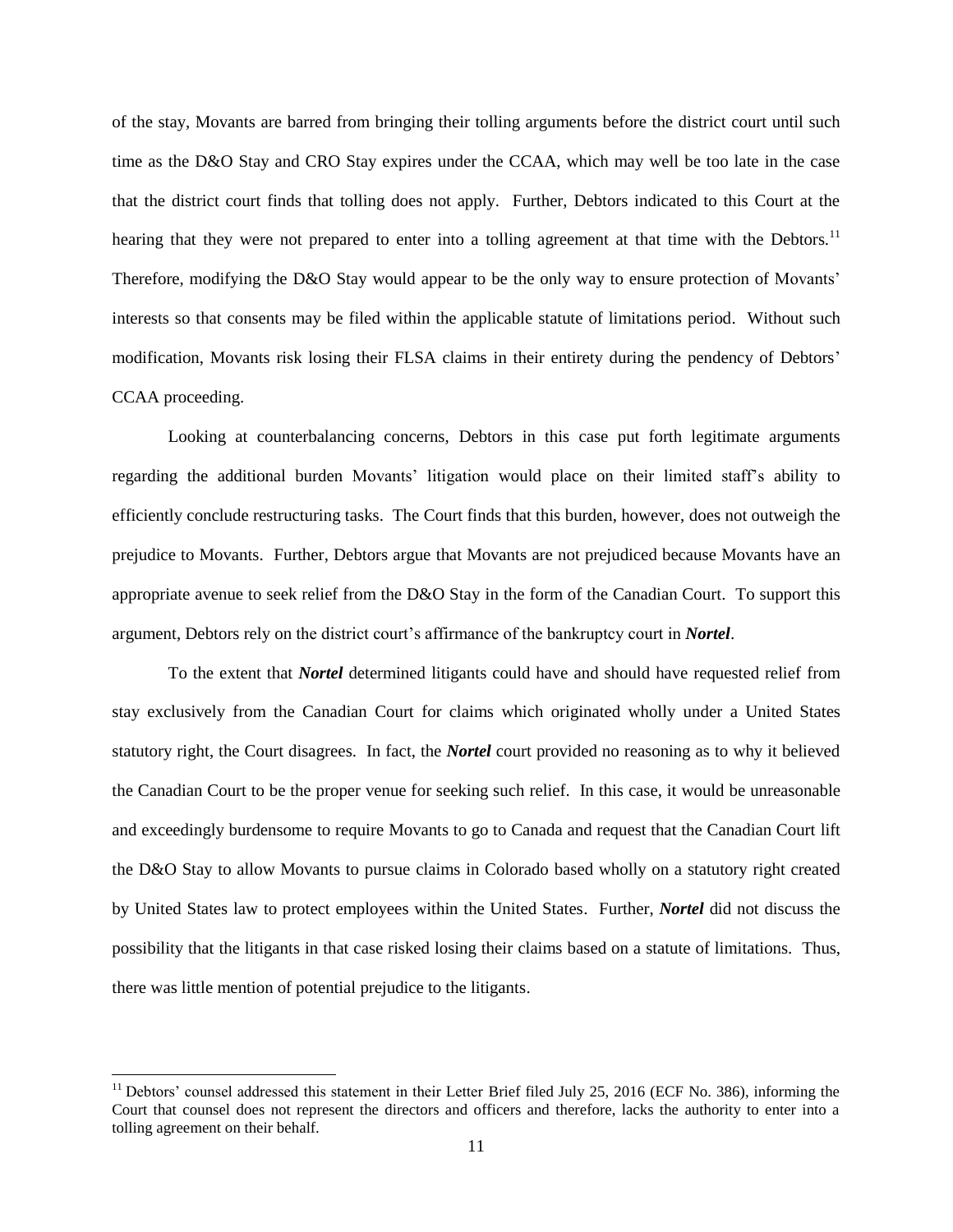Under the circumstances in this case, the Court may fashion limited modification of the Recognition Order which will protect Movants' interests without posing an incredible burden or threat to the Debtors and their restructuring.<sup>12</sup> Having weighed the potential harms to both Movants and Debtors, this Court concludes that it should modify the relief granted in the Recognition Order which gave the D&O Stay full force and effect in the United States and applied that stay to any parties-in-interest. The Court's modification of the Recognition Order is for the specific purpose of preserving Movants and potential opt-in plaintiffs' FLSA claims given the running statute of limitations. The Court finds that the D&O Stay should be modified for the purpose of allowing Movants to do limited discovery aimed to determine the identity of the directors and officers (former or present) against whom FLSA claims should be brought. The Court also finds that the D&O Stay should be modified for the limited purpose of allowing potential opt-in plaintiffs to commence actions by filing written consents with the District Court in Colorado. These limited modifications affect only the Initial Order's force and effect within the United States and does not affect any other provision in the Recognition Order or extend relief from the D&O Stay to any other party beyond the Movants and potential opt-in plaintiffs in the Colorado District Court FLSA actions.

Further, the Court finds that Recognition Order is modified to grant relief from the CRO Stay extended to Paul Crilly as the Chief Restructuring Officer for the Debtor for the limited purpose of permitting Movants to name Mr. Crilly as a defendant, if they so choose, and to permit the filing of consents with regard to potential FLSA claims against Mr. Crilly. The Court specifically does not modify what the Debtors have characterized as a "permanent stay" for Mr. Crilly as CRO at this time. Although it appears that this permanent stay provision of the Initial Order acts as a discharge injunction of any liability for Mr. Crilly pursuant to the FLSA claims, the Court finds that modification of that permanent

 $\overline{a}$ 

<sup>&</sup>lt;sup>12</sup> Debtors also cite to *Collins v. Oilsands Quest Inc.*, 484 B.R. 593, 596–97 (Bankr. S.D.N.Y. 2012), in which a U.S. District Court recognized a Canadian court's order that stayed proceedings against debtors' directors and officers, thereby insulating them from securities litigation. *Id.* at 595. While recognizing the importance of securities litigation to U.S. public-policy interests, the Court made a determination pursuant to § 1506 that a "temporary stay of proceedings will not be manifestly contrary to those interests." *Id.* at 597. This Court, however, has determined that modification of the Recognition Order pursuant to § 1522 is appropriate and therefore, as the Fourth Circuit Court of Appeals found in *Jaffe* reviewing *Qimonda*, reaching the merits of public policy implications is not necessary in this case.